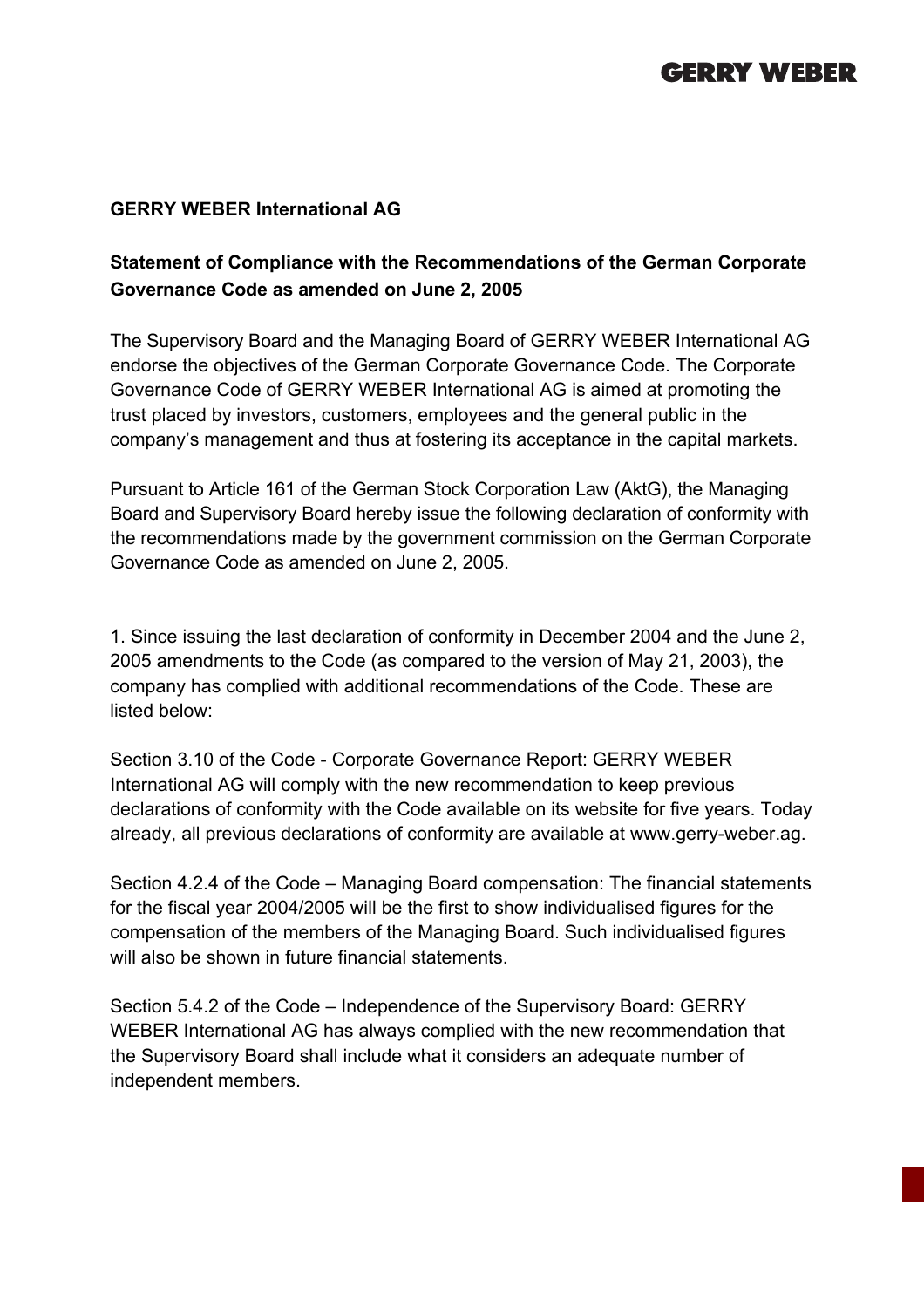

Section 5.4.3 of the Code – Elections to the Supervisory Board: GERRY WEBER International AG complies with the following three new recommendations of the Code: (1) elections to the Supervisory Board shall be made on an individual basis; (2) an application for the judicial appointment of a Supervisory Board member shall be limited in time up to the next annual general meeting; (3) proposed candidates for the Supervisory Board chair shall be announced to the shareholders.

Section 5.4.7 (3) of the Code – Supervisory Board compensation: The financial statements for the fiscal year 2004/2005 will be the first to show individualised figures for the compensation of the members of the Supervisory Board, subdivided according to components. The same will apply to future financial statements.

Section 6.6 of the Code – Purchase, sale and ownership of shares in the company: GERRY WEBER International AG will comply with the new recommendation to include all information under Section 6.6 of the Code in its Corporate Governance Report. In the past, such information used to be shown in the notes to the consolidated financial statements.

Section 7.1.3 of the Code – Stock option programmes: GERRY WEBER International AG will comply with the new recommendation to include information on stock option programmes and similar securities-based incentive systems of the company in its Corporate Governance Report provided that such a stock option programme exists.

2. GERRY WEBER International AG has complied with the recommendations of the government commission on the German Corporate Governance Code with the following exceptions:

Section 3.8 (2) of the Code – D&O insurance: No retention was agreed upon the conclusion of a D&O insurance policy for the Managing Board and the Supervisory Board in view of the fact that such a retention is not believed to further increase the commitment of the Managing Board and Supervisory Board .

Section 4.2.3 of the Code – Stock option plan: The specific details of a stock option plan or comparable remuneration system have not been depicted in view of the fact that GERRY WEBER International AG has not issued any stock options as variable remuneration components to date and does not intend to do so in future. The specific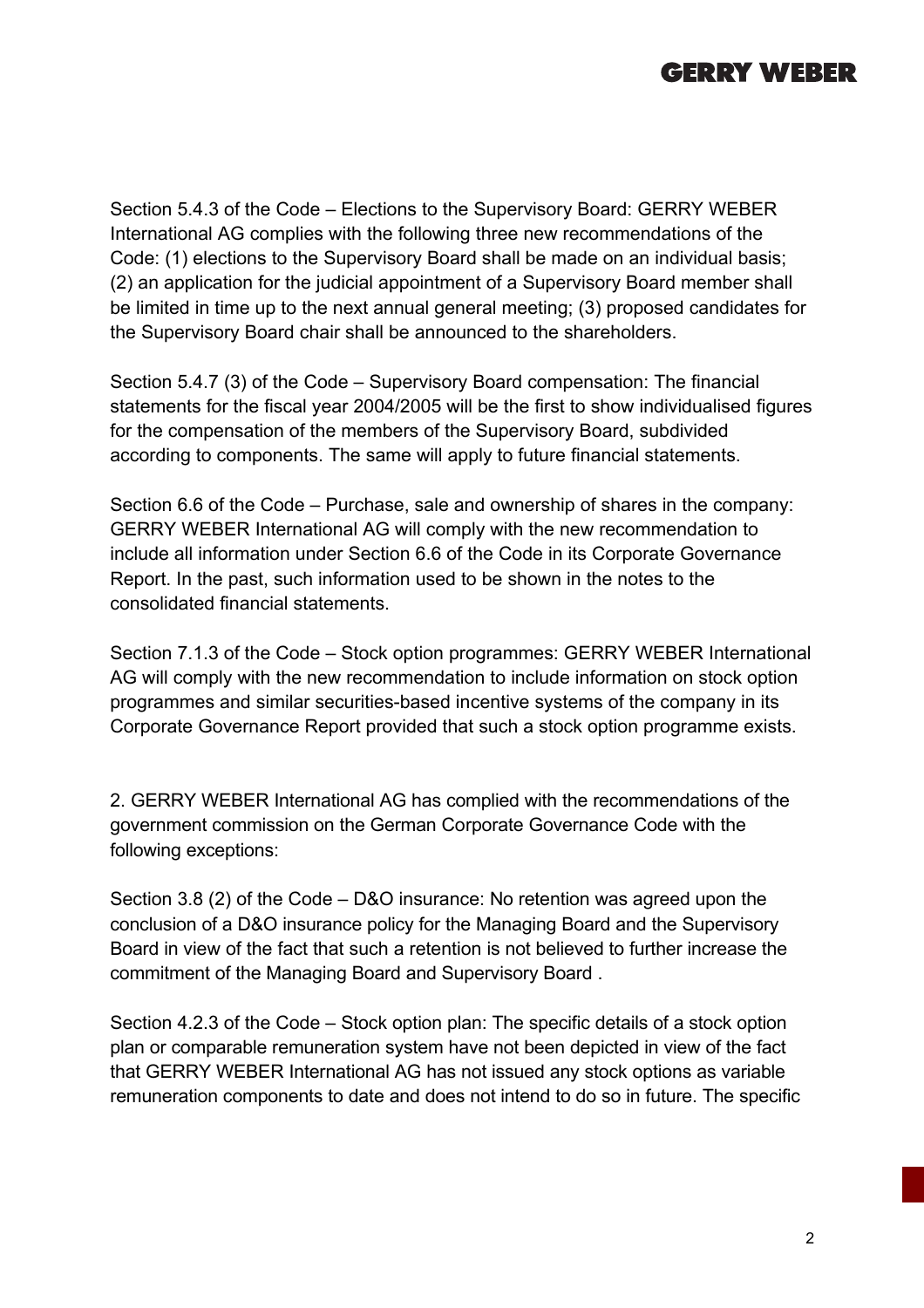## **GERRY WEBER**

details of any stock option plan or comparable remuneration system will be disclosed in a suitable form.

Section 5.1.2 of the Code – Succession planning: The Managing Board and Supervisory Board are aware of the need to enact succession planning and will take appropriate steps in good time .

Section 5.2 Clause 2 and Section 5.3 of the Code – Formation of committees: The Supervisory Board of GERRY WEBER International AG has not formed any committees, given that the formation of such committees would not be expedient in view of the number of members of the Supervisory Board.

Section 5.4.4 of the Code – Change from the Managing Board to the Supervisory Board: GERRY WEBER International AG has so far complied with the two new recommendations that (1) it shall not be the rule for the former Managing Board Chairman or a Managing Board member to become Supervisory Board Chairman or the Chairman of a Supervisory Board committee, and (2) special reasons shall be presented to the annual general meeting if this is intended. With a view to the future, the company would like to keep all options open to propose the best candidates for Supervisory Board membership to the annual general meeting.

Section 7.1.1 sentence 2 of the Code – International accounting principles: The consolidated financial statements and the interim reports have so far been prepared to national accounting standards (HGB). The financial statements for 2005/2006 will be the first to be prepared to internationally recognised accounting principles, which is in accordance with the statutory deadline.

Section 7.1.2 of the Code – Publication of consolidated financial statements: The consolidated financial statements were publicly accessible within 120 days of the end of the reporting period. The company will attempt to meet the 90 days deadline in future.

The Corporate Governance Code of GERRY WEBER International AG will be reviewed and refined on a regular basis in the light of subsequent experience and legal requirements, as well as of the further development of national and international standards. Today already, GERRY WEBER complies with most of the additional